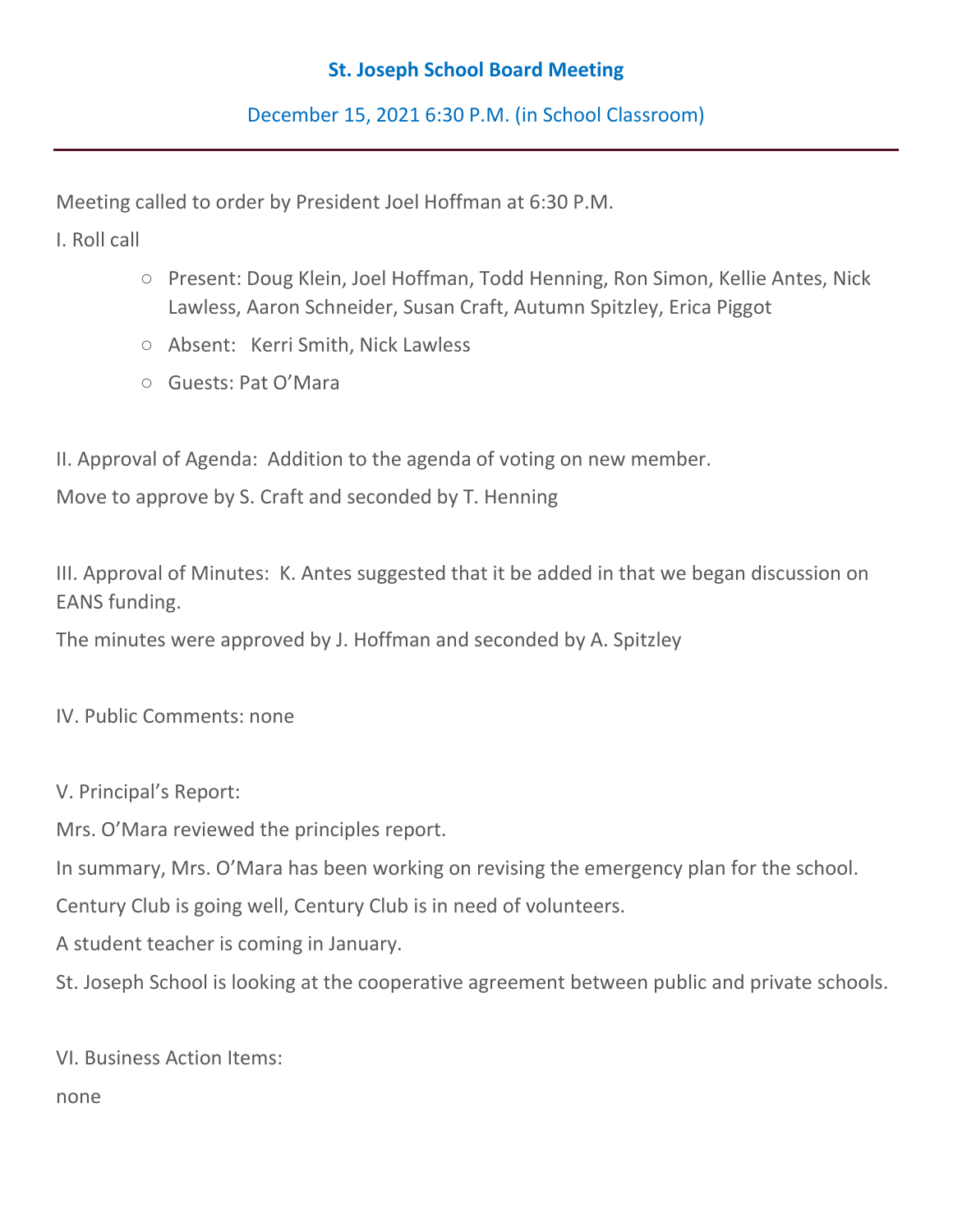VII. New Business:

K. Antes gives information on the EANS Grant. Money is meant to cover expenses that increased due to covid. There are two phases of funding of \$62,000. Examples include cleaning supplies, Chromebooks, and learning management systems.

K. Antes is concerned that this may open the door to the government becoming more involved in our school.

S. Craft commented that the grant will be a one time shot of money. She is not concerned about any long term impacts of using this money.

K. Antes wants the parish to be informed that the school board has talked through these issues.

Mrs. O'Mara commented that she has collaborated with the teachers on what will be purchased.

S. Craft commented that the school should not make purchases until the money is in hand as grants can change at the last minute.

Motion is made by S. Craft to appoint Erica Piggot as a new school board member. Motion carried unanimously.

Discussion of Committee Members…

A. Spitzley will be joining the Communication Committee and Marketing Committee

S. Craft will be on the Finance Committee.

School Board members are invited on January 18th at 5:00 pm to talk with the strategic planning committee at Our Lady of Consolation in Rockford.

The board has a discussion on the process of creating a strategic plan. Mrs. O'Mara would like a 3 year strategic plan to be created.

VII Committee Reports

- Marketing Committee none
- Committee of Board Members -- none